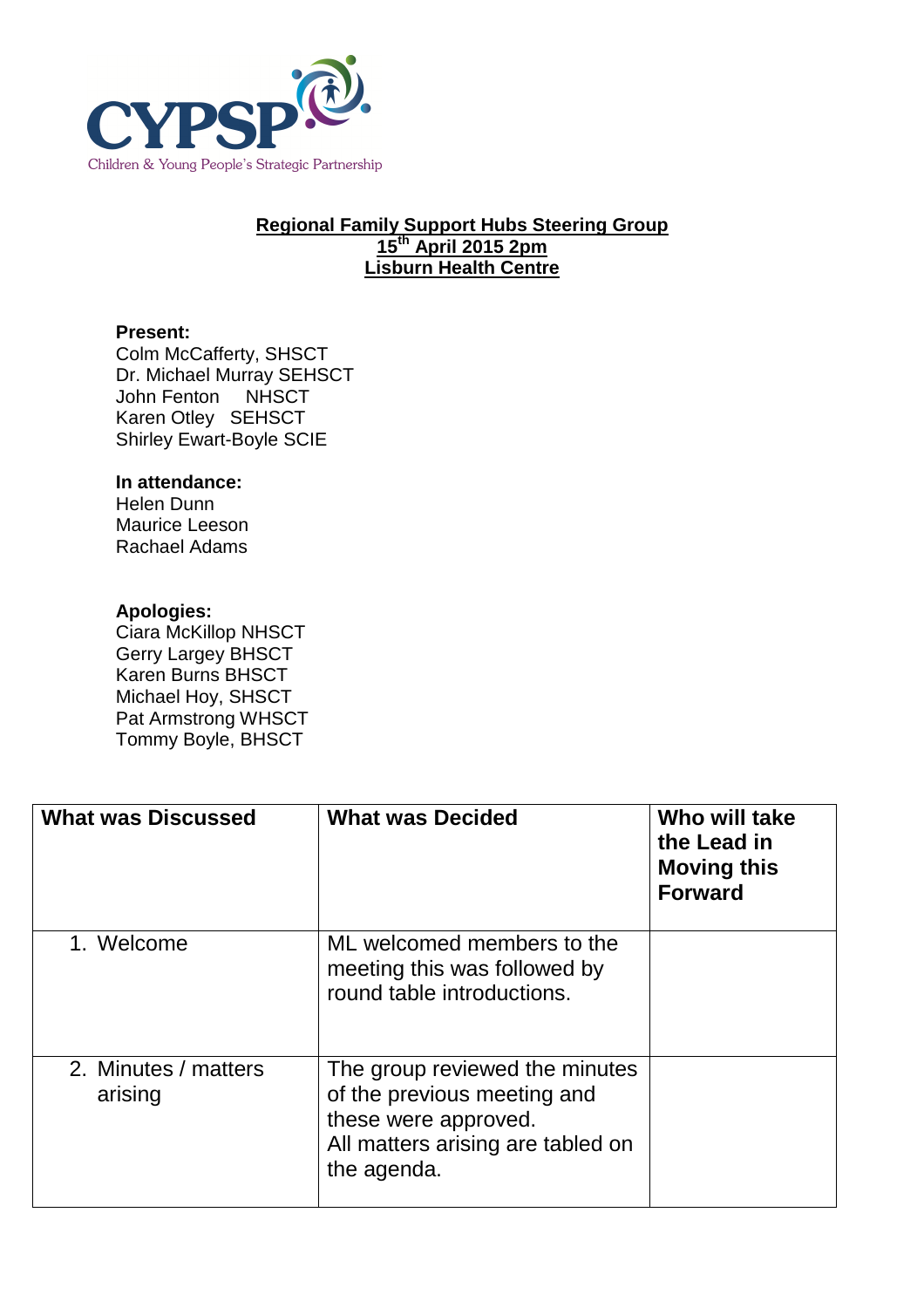| <b>What was Discussed</b>                    | <b>What was Decided</b>                                                                                                                                                                                                                                                                                                                                                                                                                                                                                                                                                          | Who will take<br>the Lead in<br><b>Moving this</b><br><b>Forward</b>                                                                                  |
|----------------------------------------------|----------------------------------------------------------------------------------------------------------------------------------------------------------------------------------------------------------------------------------------------------------------------------------------------------------------------------------------------------------------------------------------------------------------------------------------------------------------------------------------------------------------------------------------------------------------------------------|-------------------------------------------------------------------------------------------------------------------------------------------------------|
| 3. Report Card &<br><b>Quarterly Returns</b> | HD updated members and<br>shared the report card which<br>now includes quarter 3. Quarter<br>4 is currently being collected<br>and will be included on the next<br>report card.<br>There will hopefully be 26 Hubs<br>up and running by the next<br>regional steering group in June.<br>CMcC asked if there was a<br>possibility that the information<br>contained in the Report Card<br>could be broken down by Trust<br>area.<br>ML stated that this would be<br>possible and will be shared with<br>group. Initially this would only be<br>for sharing internally as a group. |                                                                                                                                                       |
|                                              | HD reported that the ten<br>standards included on the report<br>are now being implemented by<br>all hubs but they are at different<br>stages.                                                                                                                                                                                                                                                                                                                                                                                                                                    |                                                                                                                                                       |
|                                              | In terms of measuring outcomes<br>there was discussion on the<br>idea of taking a small sample<br>each month of cases going<br>through Hubs to give a<br>measurement of how we are<br>doing.                                                                                                                                                                                                                                                                                                                                                                                     | <b>ACTION- JF/KO</b><br>to send details of<br>the sampling<br>approach used in<br>NHSCT/SEHSCT<br>to HD as basis of<br>developing a<br>proposal for a |
|                                              | JF and KO said they had been<br>involved in similar exercises.                                                                                                                                                                                                                                                                                                                                                                                                                                                                                                                   | regional<br>approach.                                                                                                                                 |
|                                              | HD will prepare a proposed<br>regional approach to sampling.                                                                                                                                                                                                                                                                                                                                                                                                                                                                                                                     |                                                                                                                                                       |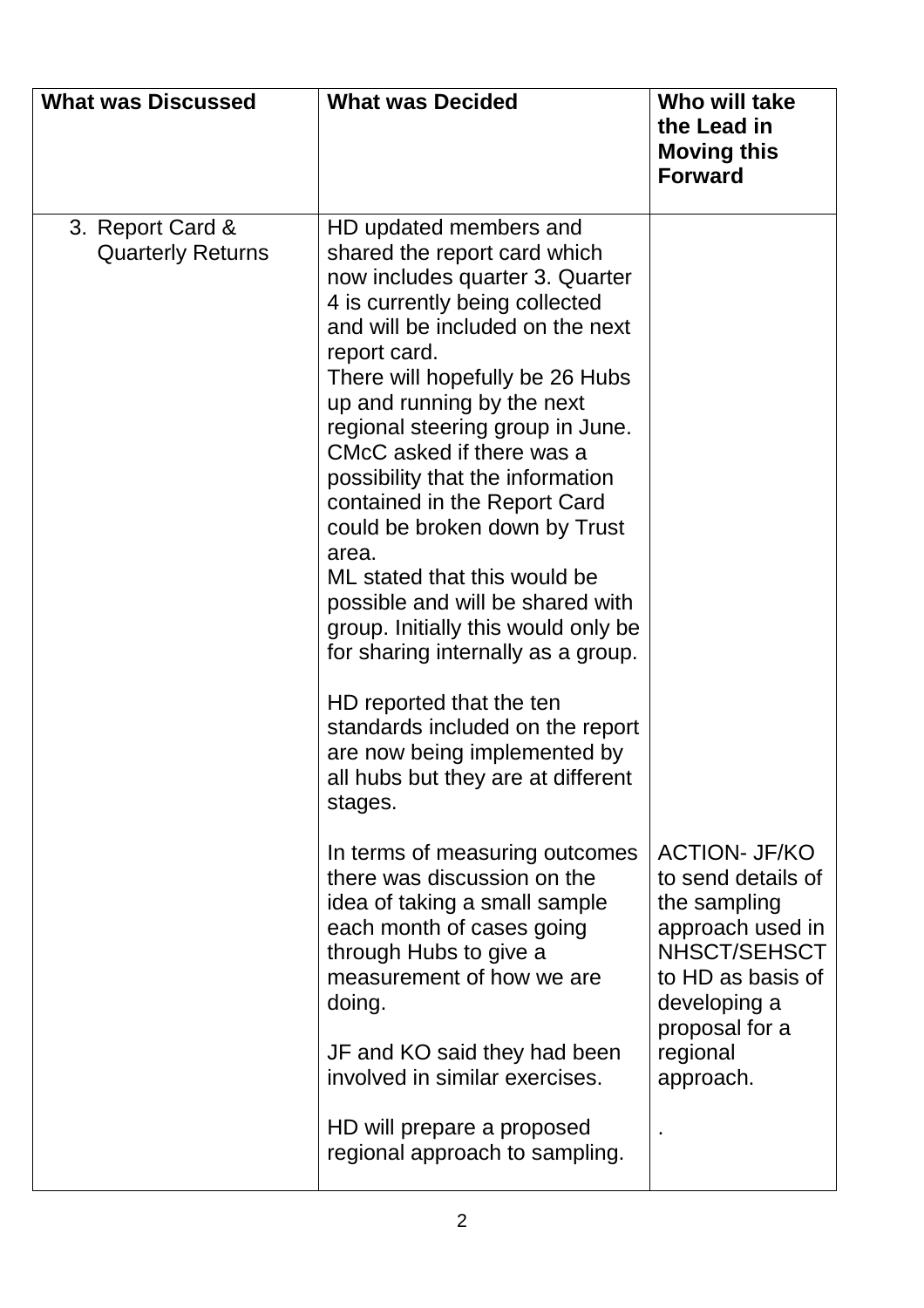| <b>What was Discussed</b> | <b>What was Decided</b>                                                                                                                                                                                                                                                                                                                                                                                                                                                                                                                                                                                                                                                                      | Who will take<br>the Lead in<br><b>Moving this</b><br><b>Forward</b>                                                                                       |
|---------------------------|----------------------------------------------------------------------------------------------------------------------------------------------------------------------------------------------------------------------------------------------------------------------------------------------------------------------------------------------------------------------------------------------------------------------------------------------------------------------------------------------------------------------------------------------------------------------------------------------------------------------------------------------------------------------------------------------|------------------------------------------------------------------------------------------------------------------------------------------------------------|
| 4. Funding                | <b>ML stated that OFMDFM</b><br>funding for Hubs has been<br>confirmed for another year.<br>ML reported that funding won't<br>be available prior to the next<br>monitoring round. This is the<br>last allocation from OFMDFM<br>with their funding finishing in<br>March 2016.<br><b>SEHSCT</b> have already made<br>provision for sustaining their<br>hubs when funding is<br>withdrawn. WHSCT have made<br>provision for most of the Hubs.<br>NHSCT and SHSCT will be<br>considering how to mainstream<br>the approach.<br>JF reported that there is hope<br>from Trust that there will be<br>savings made in child protection<br>and LAC provision to allow for<br>some funding for Hubs. | ML will write to<br>directors (and<br>copy members in<br>to<br>communication)<br>re amounts<br>available to<br>support Hubs<br>going forward in<br>2015/16 |
| 5. EITP Update            | <b>CMcC stated that SHSCT</b><br>Outcomes Group has concerns<br>about proceeding with the<br>original design of EITP.<br>Representations were made to<br>PHA but we understand the<br>design to be proceeding as<br>originally set out by PHA.                                                                                                                                                                                                                                                                                                                                                                                                                                               |                                                                                                                                                            |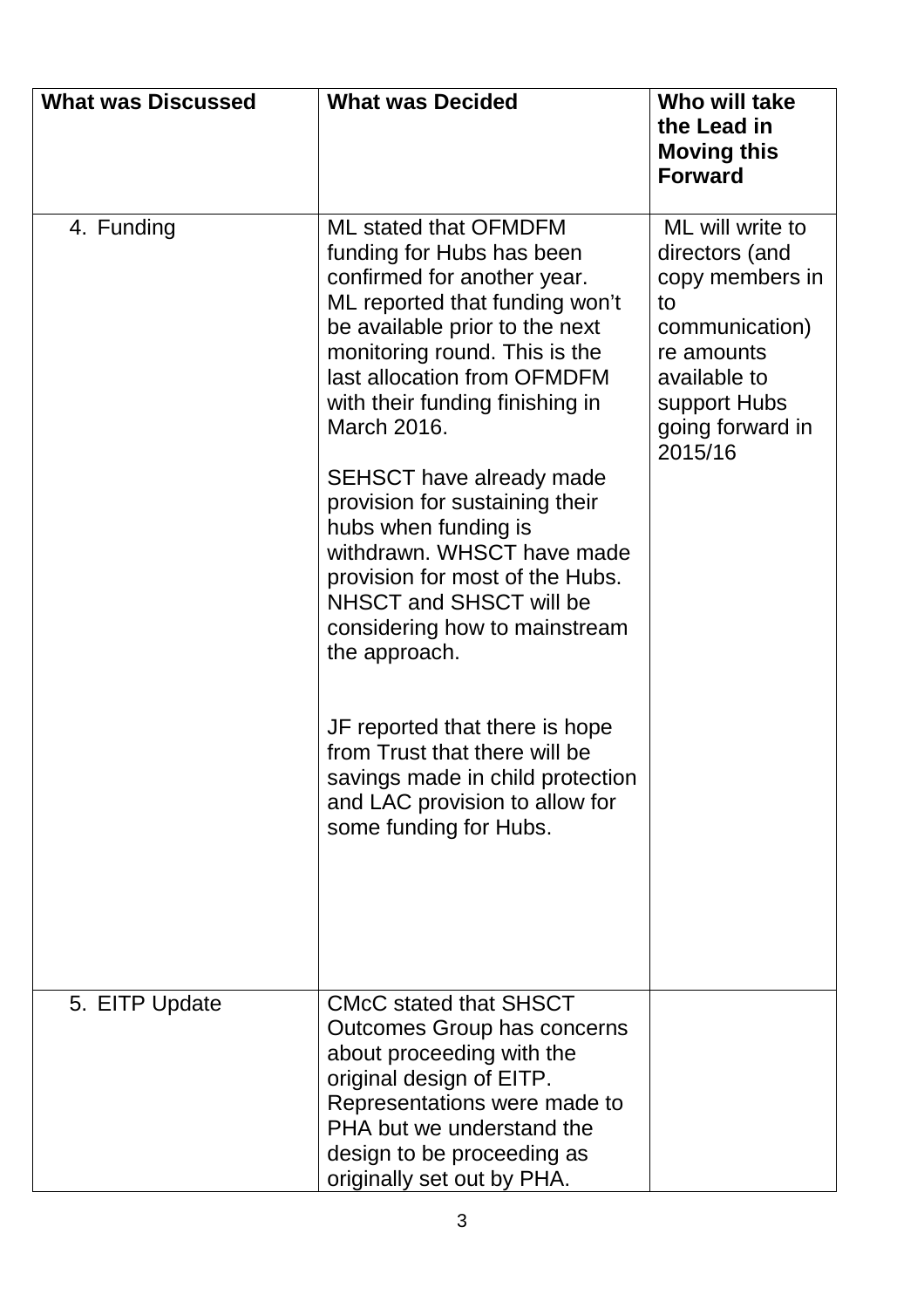| <b>What was Discussed</b>                       | <b>What was Decided</b>                                                                                                                                                                                                                                                                                                     | Who will take<br>the Lead in<br><b>Moving this</b><br><b>Forward</b> |
|-------------------------------------------------|-----------------------------------------------------------------------------------------------------------------------------------------------------------------------------------------------------------------------------------------------------------------------------------------------------------------------------|----------------------------------------------------------------------|
|                                                 | PHA is working up a<br>specification.<br>ML reported that it seems to be<br>taking on some of the business<br>of Hubs as offering sign posting<br>and some of the initial criteria is<br>not level 2. This has been<br>passed on to PHA. Chairs of<br>Outcomes groups should be<br>able to comment on the<br>specification. |                                                                      |
| 6. Safeguarding                                 | HD and ML Met with Paul<br>McConville at DHSSPS re.<br>Safeguarding and Hubs and<br>agreed it would be a standing<br>item on the agenda of the<br><b>Regional Steering Group.</b>                                                                                                                                           |                                                                      |
| 7. SCIE Review/ CES<br><b>Literature Review</b> | SE-B informed members that<br>she is now back from sick leave<br>and work is being continued<br>where it was left off. She has<br>met with SEHSCT and NHSCT.<br>SHSCT is next in line.<br>Engagement with WHSCT and<br>BHSCT has been left to the end.<br>The key aim is to gather                                          |                                                                      |
|                                                 | intelligence around the provision<br>of Hubs in NI, looking at<br>geographical coverage, range of<br>areas and process of how Hubs<br>operate. This will include<br>investigating membership,                                                                                                                               |                                                                      |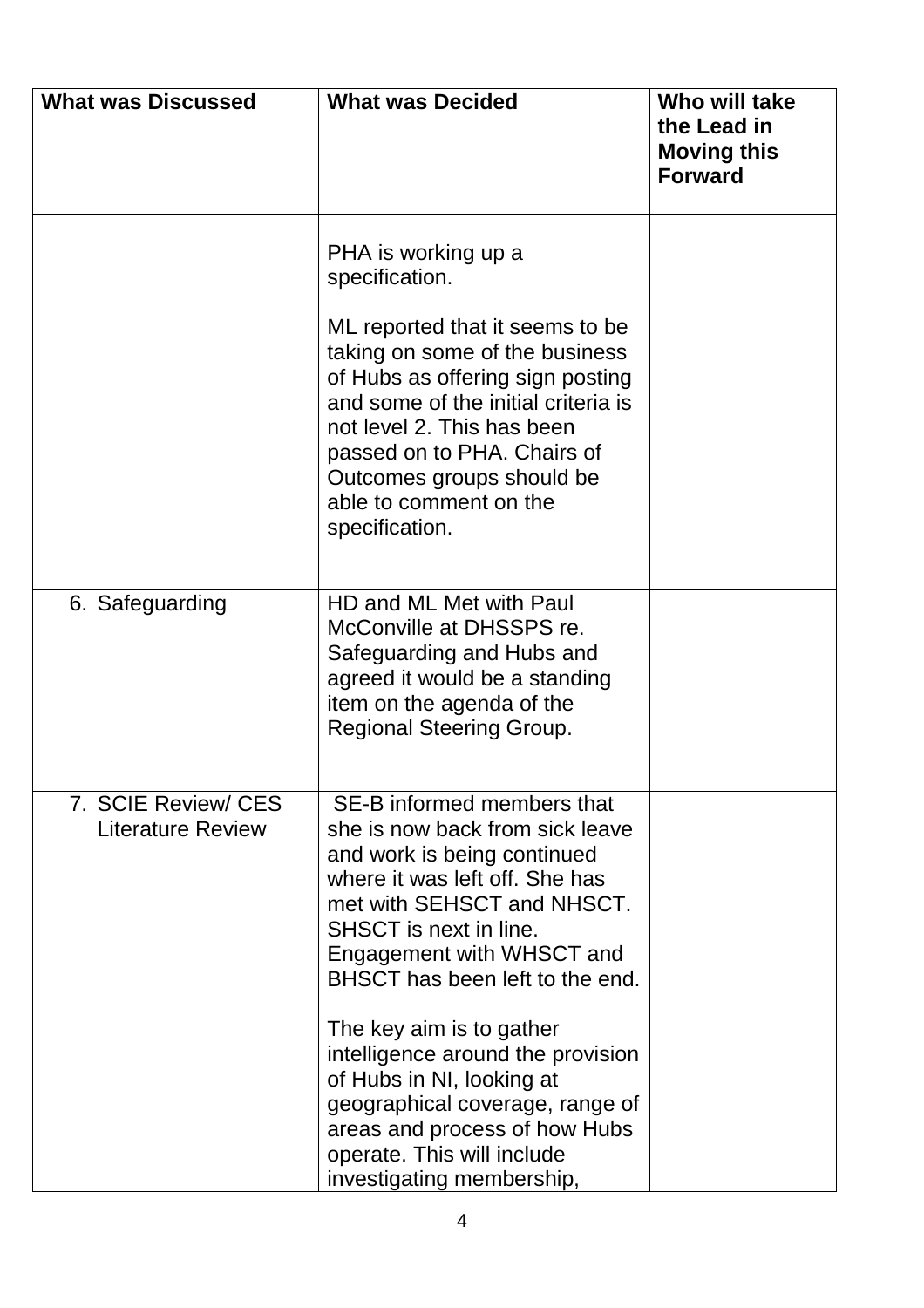| <b>What was Discussed</b> | <b>What was Decided</b>                                                                                                                                                                                                                                                                                                                                                                                                                                                                                                                                                                                                                             | Who will take<br>the Lead in<br><b>Moving this</b><br><b>Forward</b>                          |
|---------------------------|-----------------------------------------------------------------------------------------------------------------------------------------------------------------------------------------------------------------------------------------------------------------------------------------------------------------------------------------------------------------------------------------------------------------------------------------------------------------------------------------------------------------------------------------------------------------------------------------------------------------------------------------------------|-----------------------------------------------------------------------------------------------|
|                           | funding, staffing, ways of<br>referrals and pathways for<br>families. It will be a qualitative<br>piece of work which will<br>complement the OFMDFM<br>work.                                                                                                                                                                                                                                                                                                                                                                                                                                                                                        |                                                                                               |
|                           | MM asked if this would show if<br>referrals had been directed<br>away from Gateway.                                                                                                                                                                                                                                                                                                                                                                                                                                                                                                                                                                 |                                                                                               |
|                           | SE-B stated that the report will<br>look at the relationship and links<br>between the Gateway Service<br>and Hubs.                                                                                                                                                                                                                                                                                                                                                                                                                                                                                                                                  | <b>ACTION- SE-B</b><br>will have final<br>report for<br>stakeholder<br>event in<br>September. |
| 8. User Feedback Study    | HD told members that there are<br>several similarities becoming<br>obvious in the user feedback<br>study. 6 mothers are on<br>antidepressants and several of<br>the children have ADHD. It has<br>been raised that it would be<br>good to have someone from<br>housing and benefits on the<br>Trust Hub Steering Groups as it<br>is important that there are<br>representatives from<br>organisations who can provide<br>information and support for the<br>key issues families face.<br>People who have taken part in<br>the User Feedback Study have<br>been very positive about<br>services and the staff involved<br>in helping their families. |                                                                                               |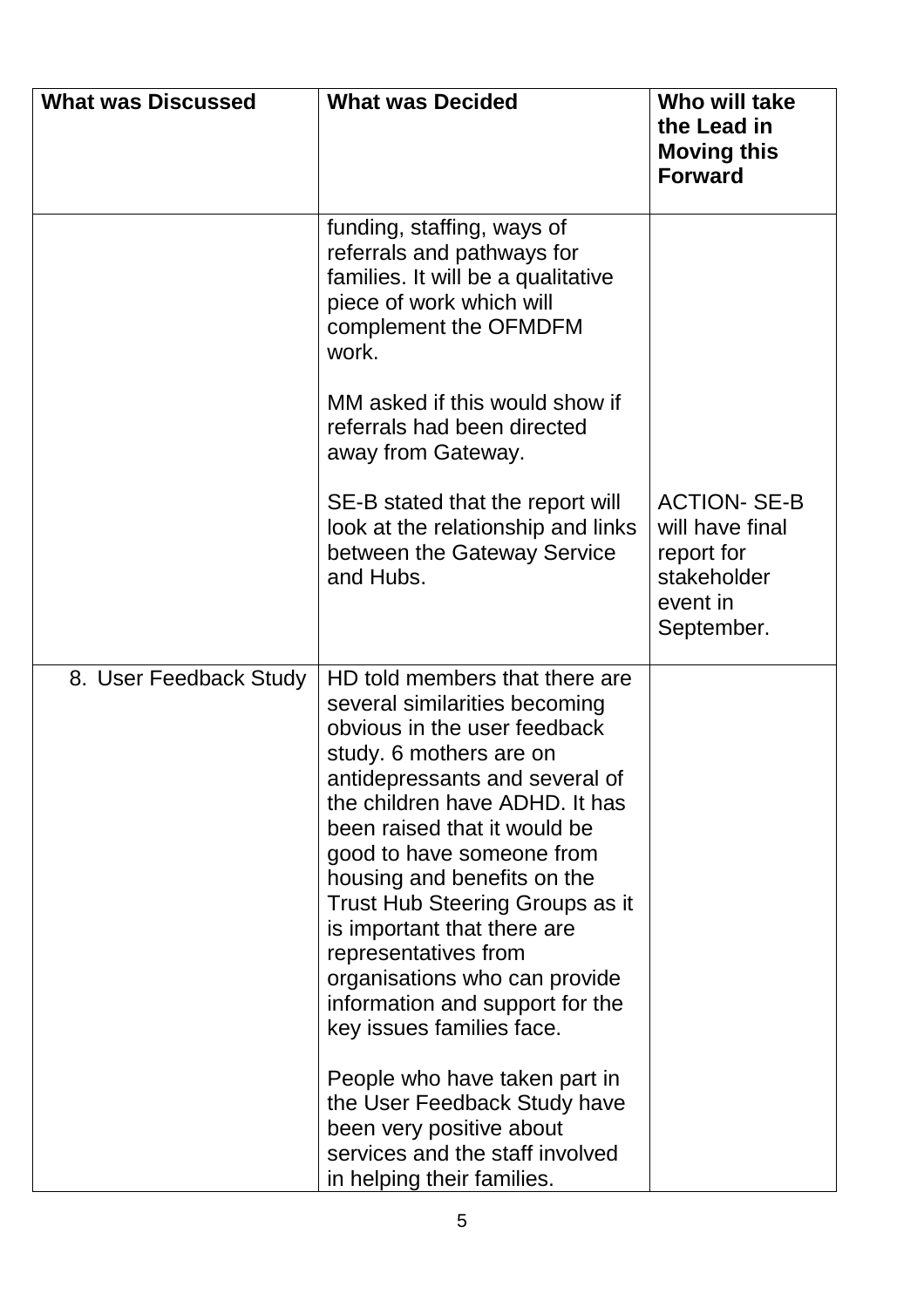| <b>What was Discussed</b>                    | <b>What was Decided</b>                                                                                                                                                                                                                                                                                                                                                      | Who will take<br>the Lead in<br><b>Moving this</b><br><b>Forward</b> |
|----------------------------------------------|------------------------------------------------------------------------------------------------------------------------------------------------------------------------------------------------------------------------------------------------------------------------------------------------------------------------------------------------------------------------------|----------------------------------------------------------------------|
| 9. Service Provider<br>questionnaire         | HD reported that the survey<br>monkey questionnaire will be<br>sent out in the next few weeks.<br>ML asked if it was possible to<br>break returns down by Trust<br>area.                                                                                                                                                                                                     |                                                                      |
|                                              | Results will be reported at<br>September Stakeholder Event in<br>Mossley Mill which is<br>provisionally booked for the 23 <sup>rd</sup><br>September.                                                                                                                                                                                                                        |                                                                      |
| Communication<br>10 <sub>1</sub><br>Strategy | HD reported that the strategy<br>has been finished. 60-80 people<br>have attended each Hub launch.<br>The CYPSP website has been<br>updated with new maps. This<br>month's e-zine is Family<br>Support Hub specific; this will be<br>sent out at the end of April.<br>There has been Hub mention on<br>the TYC website and also social<br>media.<br>The package of work from |                                                                      |
|                                              | SCIE/ CES/ User survey/<br>provider questionnaire will be<br>reported on at the September<br>event.                                                                                                                                                                                                                                                                          |                                                                      |
| 11.<br>Hub<br>Development update             | There are currently 24 Hubs<br>taking referrals across the<br>region with 2 new Hubs in<br>Belfast in the development<br>phase these are Inner North and<br><b>Greater Falls.</b>                                                                                                                                                                                            |                                                                      |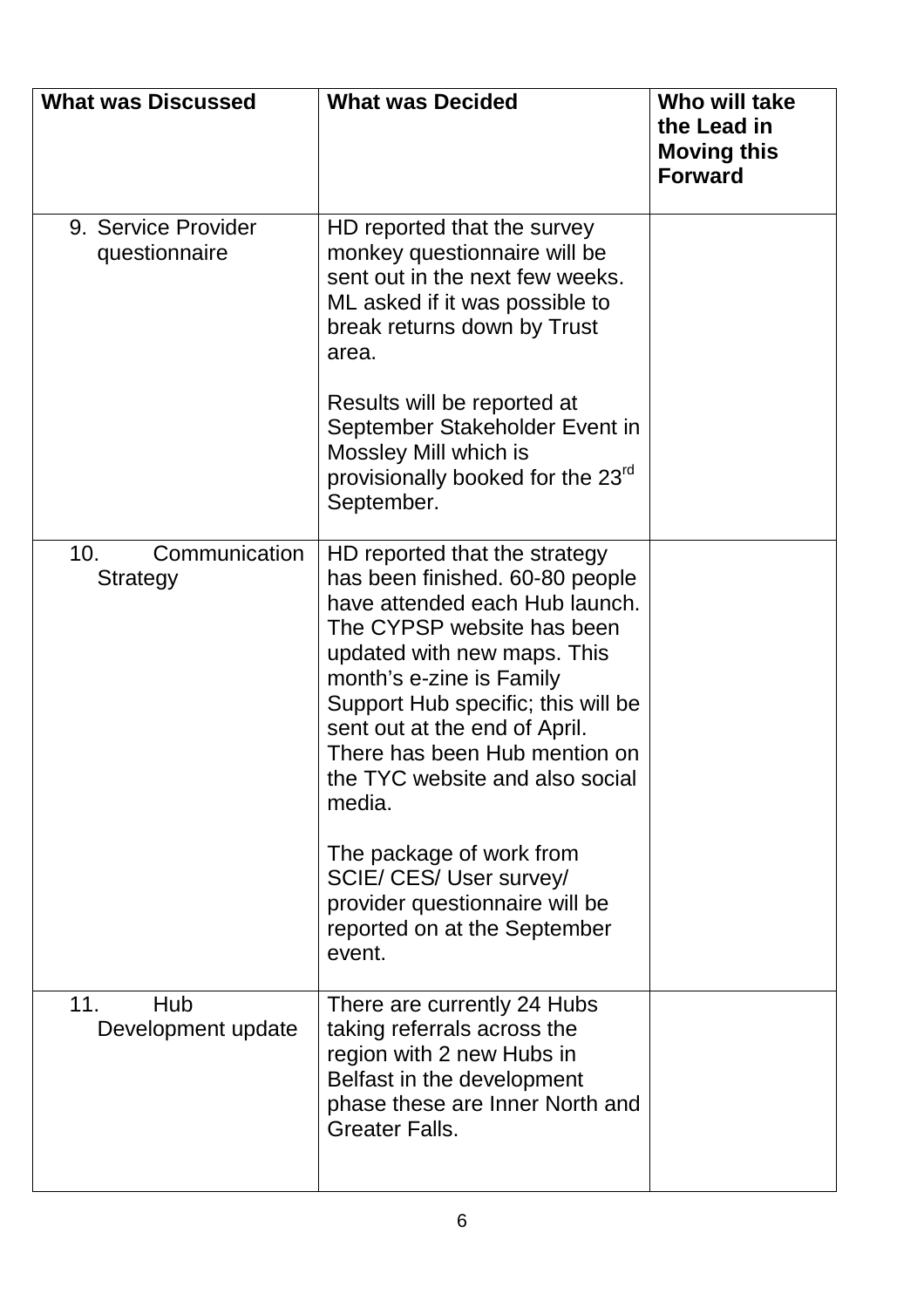| <b>What was Discussed</b>                          | <b>What was Decided</b>                                                                                                                                                                                                                                                                                                                                                                                                                                                                                                                                                 | Who will take<br>the Lead in<br><b>Moving this</b><br><b>Forward</b> |
|----------------------------------------------------|-------------------------------------------------------------------------------------------------------------------------------------------------------------------------------------------------------------------------------------------------------------------------------------------------------------------------------------------------------------------------------------------------------------------------------------------------------------------------------------------------------------------------------------------------------------------------|----------------------------------------------------------------------|
| <b>Primary Mental</b><br>12.<br><b>Health Hubs</b> | CMcC reported that the SHSCT<br>development is in the early<br>stages. There is agreement in<br>principle that the Mental Health<br>Hubs will co-locate with<br>Barnardos and this will be the<br>same building as the Family<br>Support Hub host. The primary<br>mental health Coordinator will<br>sit on Family Support Hub<br>group, and this will hopefully<br>mean a reciprocal relationship.<br>KO stated that SEHSCT Health<br>and Wellbeing Hubs are due to<br>start next month. KO will sit on<br>an assessment panel and there<br>will be 2 meetings a month. |                                                                      |
|                                                    | JF reported that in the NHSCT<br>Frances Dundee is taking the<br>lead in the Emotional Health<br>and Wellbeing Hubs. Frances is<br>a member of adult mental health<br>and children interface group.<br><b>Family Support and Emotional</b><br><b>Health and Wellbeing Hubs</b><br>need to have non- overlapping<br>Terms of Reference.                                                                                                                                                                                                                                  |                                                                      |
|                                                    | HD informed members that the<br>Northern Steering E-HWB group<br>have produced a directory of<br>services. They plan to have their<br>first community information and<br>consultation day on the 23 <sup>rd</sup><br>April in Carrickfergus.                                                                                                                                                                                                                                                                                                                            |                                                                      |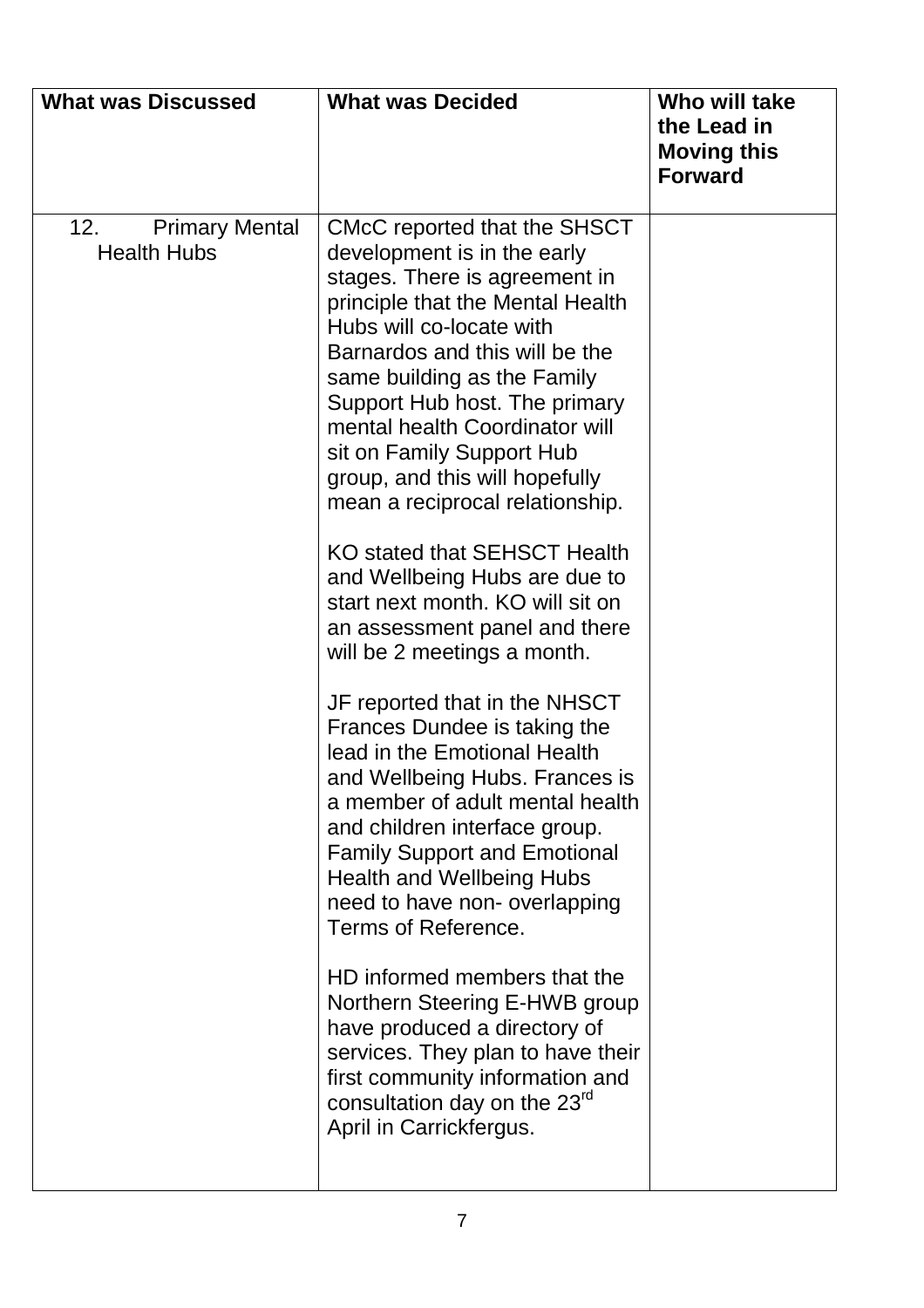| <b>What was Discussed</b>                     | <b>What was Decided</b>                                                                                                                                                                                                                                                                                                                                                                                              | Who will take<br>the Lead in<br><b>Moving this</b><br><b>Forward</b>                                                                                                                                                                             |
|-----------------------------------------------|----------------------------------------------------------------------------------------------------------------------------------------------------------------------------------------------------------------------------------------------------------------------------------------------------------------------------------------------------------------------------------------------------------------------|--------------------------------------------------------------------------------------------------------------------------------------------------------------------------------------------------------------------------------------------------|
| 13.<br>Information<br><b>Sharing Protocol</b> | The current Hub Family<br>information sharing protocol was<br>discussed.                                                                                                                                                                                                                                                                                                                                             | <b>ACTION- HD to</b><br>circulate the<br>current draft of<br>the Information<br><b>Sharing Protocol</b><br>for feedback.<br>If areas are<br>already using<br>their own<br>protocol it would<br>be helpful if<br>these could be<br>shared with HD |
| 14.<br>Step up Step<br>Down Protocols         | HD reported that there had been<br>a healthy discussion at the last<br>meeting about a protocol and<br>the existing guidance to Family<br>Intervention Teams on closing<br>cases that would Step Down to<br>Hubs. It was decided there<br>should be a Regional<br>agreement on how to proceed in<br>these instances to ensure clarity<br>and consistency and this would<br>be in line with the regional<br>guidance. | JF to forward<br>details to HD<br>MM/ JF to agree<br>this with the<br>Directors at CSIB                                                                                                                                                          |
| 15.<br>Bi-monthly<br>service update           | ML reported that this will be<br>distributed on a bi-monthly basis<br>to make people aware of any<br>new services accessible to<br>hubs.                                                                                                                                                                                                                                                                             | HD and RA to<br>put together<br>update.                                                                                                                                                                                                          |